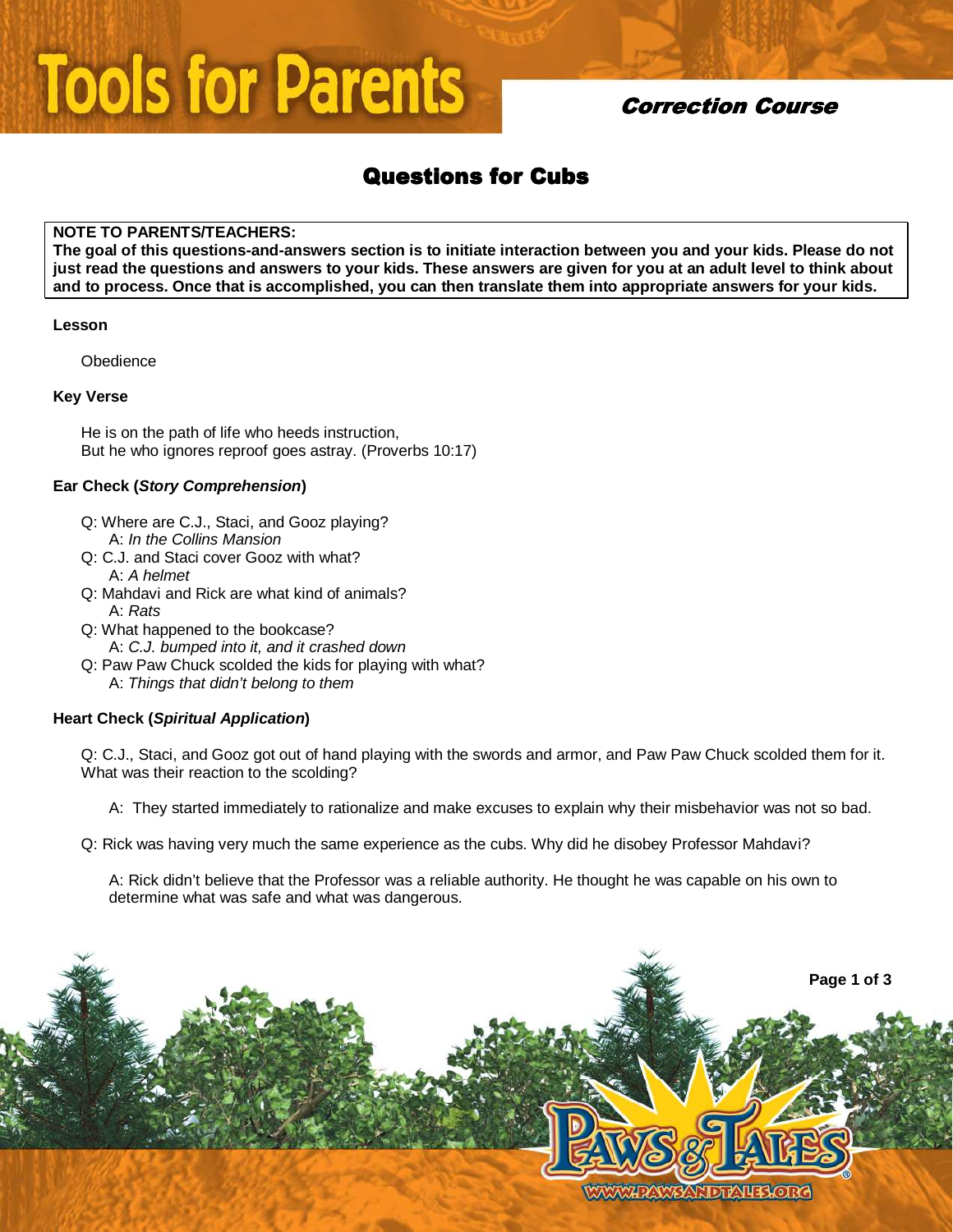# **Tools for Parents**

## **Correction Course**

## Questions for Cubs Page 2

Q: What was Professor Mahdavi's response?

 A: He explained that, being an adult, he knew many things that Rick did not. Rick needed to learn to respect the experience of those who are older and to trust that what the Professor told him was correct (Leviticus 19:32).

Q: Why did C.J., Staci, and Gooz continue to play?

 A: Because they wanted to do what was fun instead of what was best. They did not think they should have been scolded in the first place, so they did not take the correction to heart.

Q: Rick was told to stay where he was. He was tempted to jump to the other bookcase but he didn't. Why didn't he?

A: Rick wisely heeded correction, and as a result, it saved his life (Proverbs 15:31).

Q: Paw Paw Chuck scolded the cubs and Gooz for a reason. What was it?

A: He knew that if they continued what they were doing then bad things would happen, and he wanted to protect them. When an adult does it correctly, a scolding is a gift to the child, and he or she is wise to receive it as a gift and learn from it (Proverbs 6:23; 13:18; Hebrews 12:11).

#### **"I" Check (Personal Application)**

- 1. C.J., Staci, and Gooz were playing with things that didn't belong to them. Why is it important to respect other people's things?
- 2. Has a parent or teacher ever had to tell you not to play with something dangerous? Why do you think they told you that?
- 3. How did Rick disobey Professor Mahdavi? What are some reasons why it is important to obey your parents and teachers?
- 4. When was the last time you were punished for something? How did you feel? Have you changed your behavior since being punished?
- 5. What kinds of things does God consider to be disobedience? What does God want us to do when we have done wrong?